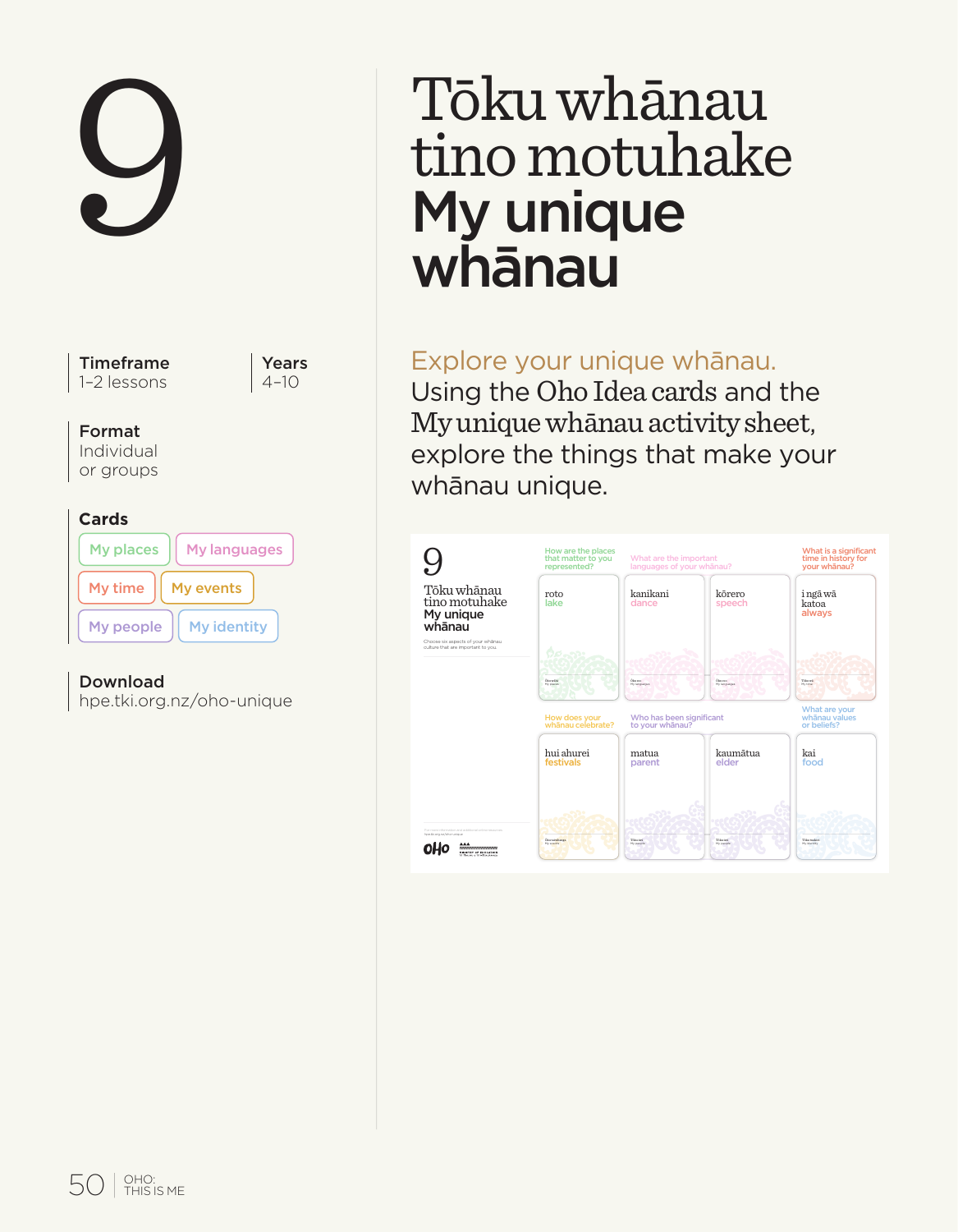#### Ways to use the resource

- Use blank Oho cards to record new ideas that are not in the pack.
- Capture outputs in a format of your choice.

#### Discuss & compare

• Explore the different perspectives and ideas around whānau culture. Then, discuss and compare your findings with the group or classroom.

### Next steps

• Explore other aspects of whānau and identity with activities such as My place in time, My people of inspiration, I inspire, My whānau in my place of learning, and My culture in my place of learning.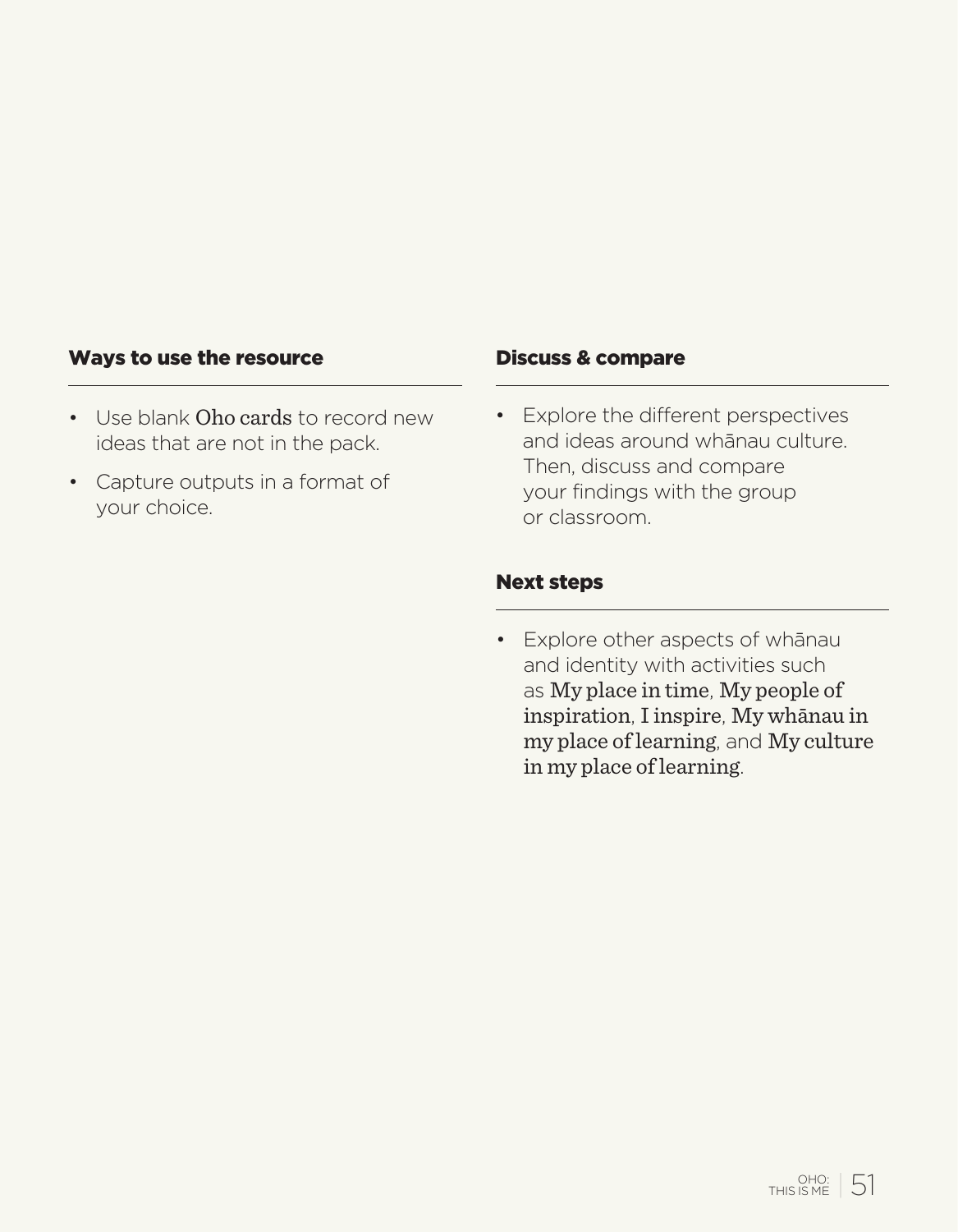# What you will need

My places, My languages, My time, My events, My people and My identity cards.





# My unique whānau activity sheet:

One per person or group

|                                                                         | How are the places<br>that matter to you<br>represented? | What are the important<br>languages of your whanau? | What is a significant<br>time in history for<br>your whanau? |
|-------------------------------------------------------------------------|----------------------------------------------------------|-----------------------------------------------------|--------------------------------------------------------------|
| Töku whänau<br>tino motuhake<br>My unique<br>whānau                     |                                                          |                                                     |                                                              |
| Choose six aspects of your whatau<br>culture that are important to you. |                                                          |                                                     |                                                              |
|                                                                         | <b>buyer</b><br>$-200$                                   | <b>Daniel</b><br><b>The Strategies</b>              | Total And<br>$-100$                                          |
|                                                                         | How does your<br>whānau celebrate?                       | Who has been significant<br>to your whanau?         | What are your<br>whānau values<br>or beliefs?                |
|                                                                         |                                                          |                                                     |                                                              |
|                                                                         |                                                          |                                                     |                                                              |
| Contractor Information and                                              |                                                          |                                                     |                                                              |
| <b>Martin etc. Nel Management</b><br><br><b>REPAIR OF BOULDER</b>       | <b>Burning</b><br>$\sim$                                 | Total Mil<br><b>COLLA</b>                           | <b>TANKS</b><br><b>STATISTICS</b>                            |